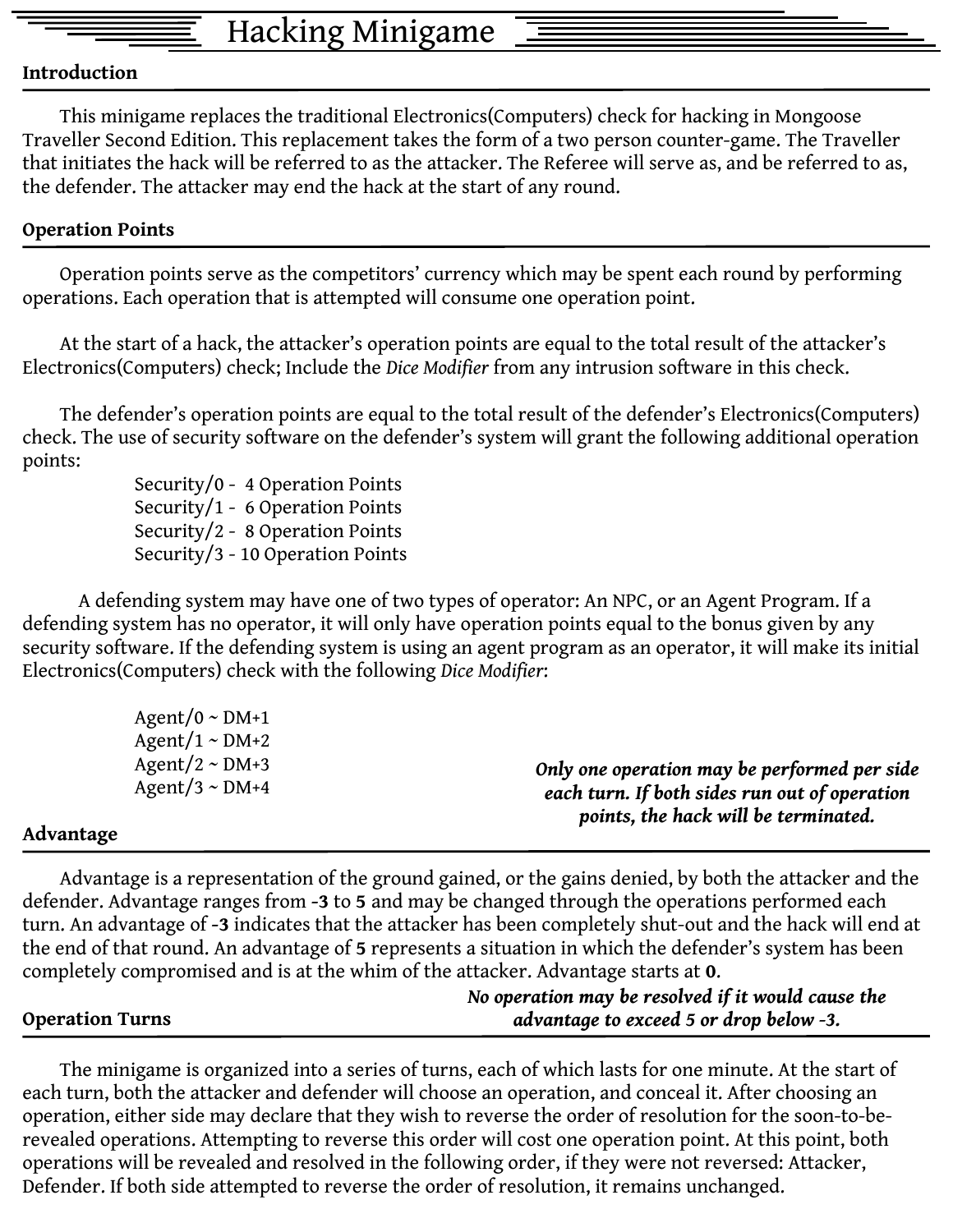|                             |                         | <b>Attacker Operations</b>                                                                                                                                                                                                                       |
|-----------------------------|-------------------------|--------------------------------------------------------------------------------------------------------------------------------------------------------------------------------------------------------------------------------------------------|
| <b>Operation Name</b>       | <b>Advantage Change</b> | Description                                                                                                                                                                                                                                      |
| Wait                        |                         | You wait for this turn.<br>This does not consume an operation point.                                                                                                                                                                             |
| Probe                       | $+1$                    | Attempt to probe the defender's system for<br>vulnerabilities. This may not be used if the Advantage<br>is higher than two.                                                                                                                      |
| Exploit                     | $+2$                    | Attempt to exploit the defender's system. This may<br>only be done if Probe was done within the last three<br>turns.                                                                                                                             |
| <b>Blind</b><br>Exploit     | $+2$                    | Attempt multiple common exploits all at once. This can<br>be prevented by a defender's successful 10+<br>Electronics(Computers) check.                                                                                                           |
| Phish                       | $+2$                    | Try to trick the defender into creating a vulnerability<br>in their system. This may be resisted by a defender's<br>successful 8+ Electronics(Computers) check. The<br>defending system must have an operator in order to<br>use this operation. |
| <b>Intense Scan</b>         | $+2$                    | Perform an extensive scan of the defender's system. If<br>the defender succeeds a 10+ Electronics(Computers)<br>check, lose two advantage instead of gaining two.                                                                                |
| Install<br><b>Backdoor</b>  | $-1$                    | Installs a backdoor program on the defender's system.<br><b>Block Connection now requires a 10+</b><br>Electronics(Computers) check to be performed.                                                                                             |
| Operate<br>Mechanism        | $-2$                    | Operates a computer controlled mechanism. Examples:<br>Pistons, Lights, Doors, etc.                                                                                                                                                              |
| <b>Steal</b><br>Information | $-2$                    | Steal a moderate amount of information from the<br>defender's system.                                                                                                                                                                            |
| <b>Steal</b><br>Database    | $-3$                    | Steal a large amount of information from the<br>defender's system.                                                                                                                                                                               |
| Modify<br>Information       | $-5$                    | Discretely modify information in the defender's<br>system. This may be detected by a successful 12+<br>Electronics(Computers) check by the defender.                                                                                             |
| Modify<br>Ownership         | -6                      | Discretely modify the ownership information for the<br>defender's system. This may be detected by a successful<br>12+ Electronics(Computers) check by the defender.                                                                              |
| Disable<br>Computer         | -8                      | Disable the defender's system.                                                                                                                                                                                                                   |